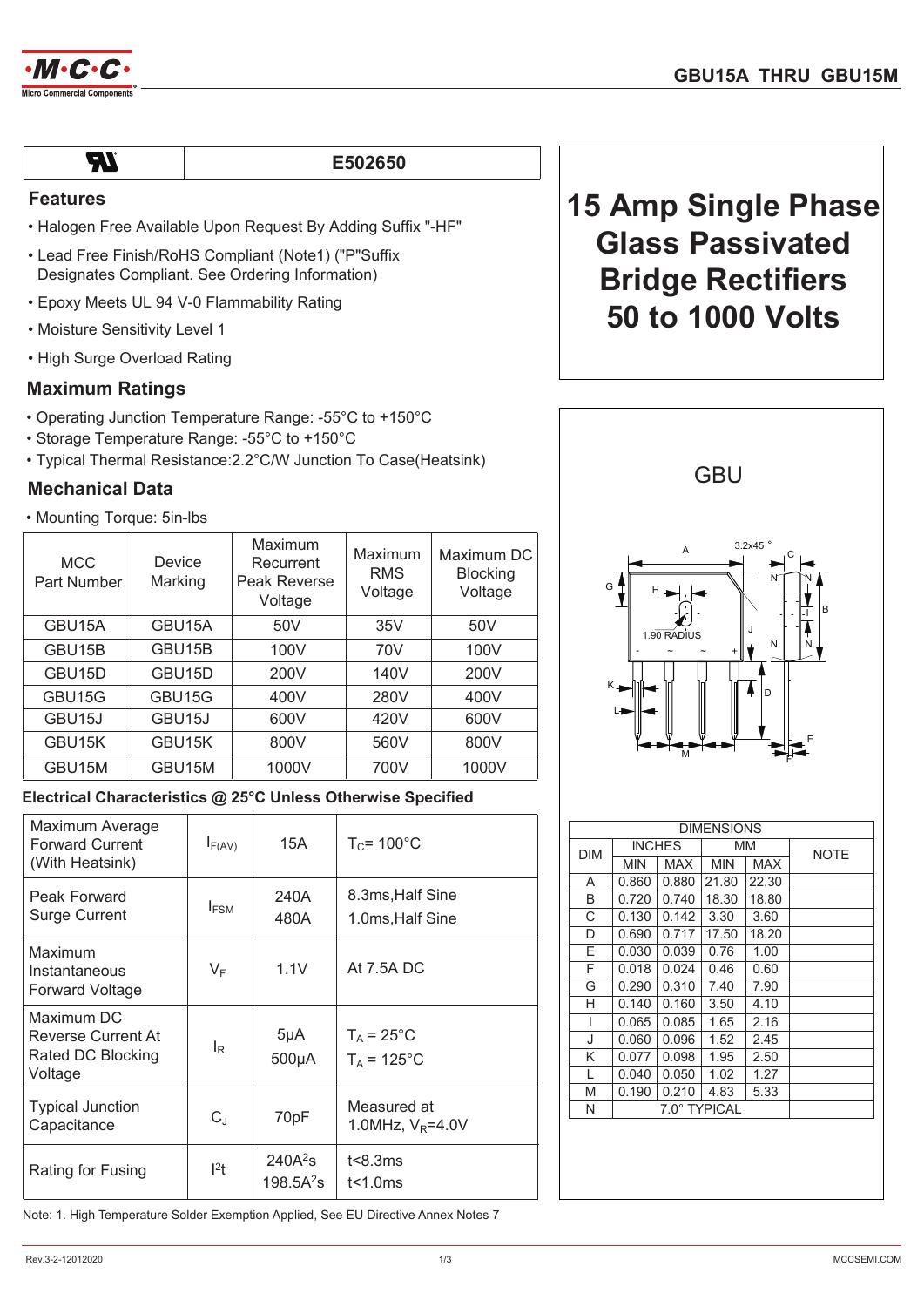



## **Curve Characteristics**











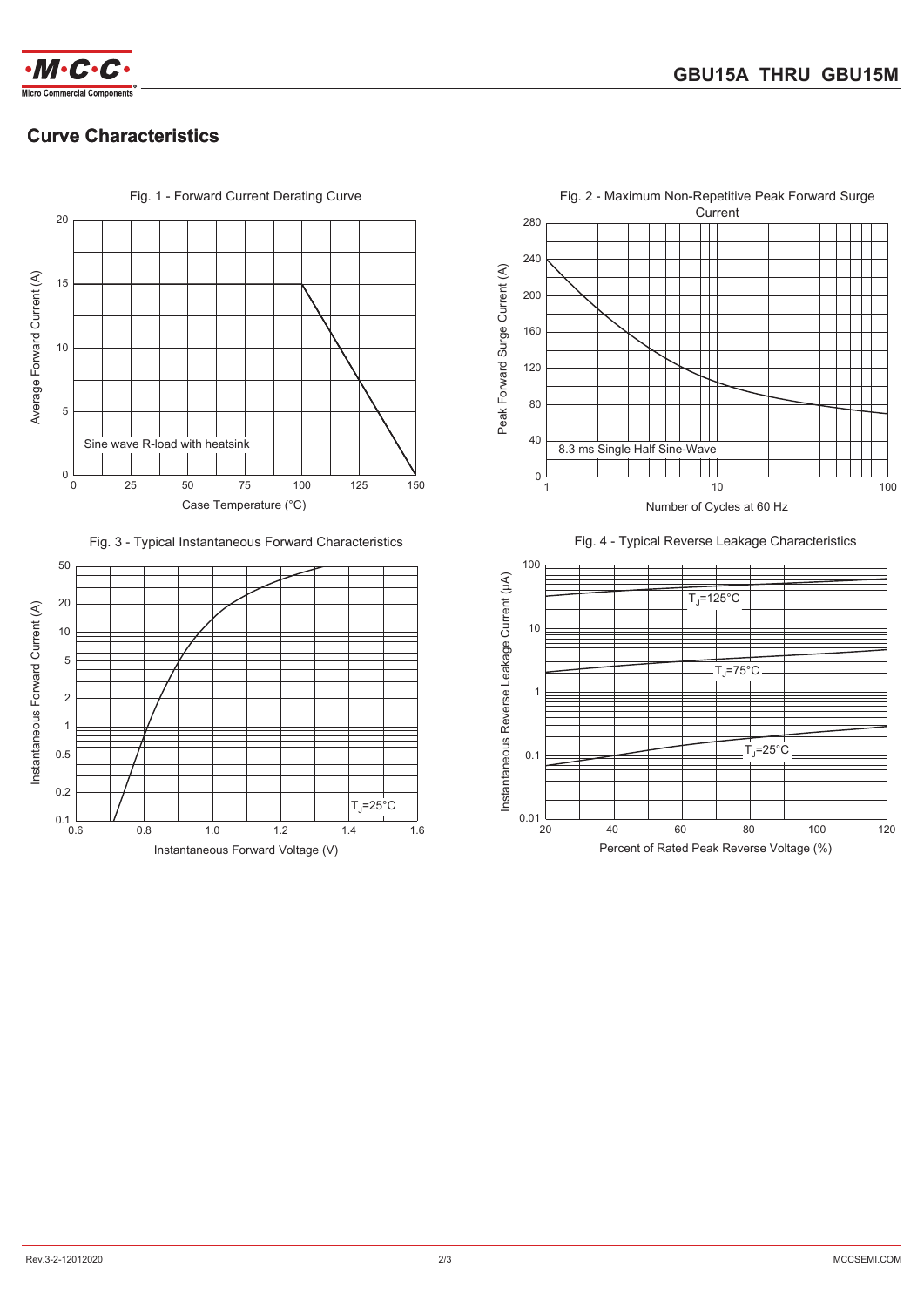

## **2Drdering Information**

| <b>Device</b>  | Packing                                |
|----------------|----------------------------------------|
| Part Number-BP | Bulk:20pcs/Tube,1Kpcs/Box,2Kpcs/Carton |

Note: Adding "-HF" Suffix For Halogen Free, eg. Part Number-BP-HF

## **\*\*\*IMPORTANT NOTICE\*\*\***

*Micro Commercial Components Corp*. reserves the right to make changes without further notice to any product herein to make corrections, modifications , enhancements , improvements , or other changes . *Micro Commercial Components Corp* . does not assume any liability arising out of the application or use of any product described herein; neither does it convey any license under its patent rights ,nor the rights of others. The user of products in such applications shall assume all risks of such use and will agree to hold *Micro Commercial Components Corp* . and all the companies whose products are represented on our website, harmless against all damages. *Micro Commercial Components Corp*. products are sold subject to the general terms and conditions of commercial sale, as published at

**https://www.mccsemi.com/Home/TermsAndConditions.**

## **\*\*\*LIFE SUPPORT\*\*\***

MCC's products are not authorized for use as critical components in life support devices or systems without the express written approval of Micro Commercial Components Corporation.

## **\*\*\*CUSTOMER AWARENESS\*\*\***

Counterfeiting of semiconductor parts is a growing problem in the industry. Micro Commercial Components (MCC) is taking strong measures to protect ourselves and our customers from the proliferation of counterfeit parts. MCC strongly encourages customers to purchase MCC parts either directly from MCC or from Authorized MCC Distributors who are listed by country on our web page cited below. Products customers buy either from MCC directly or from Authorized MCC Distributors are genuine parts, have full traceability, meet MCC's quality standards for handling and storage. **MCC will not provide any warranty coverage or other assistance for parts bought from Unauthorized Sources**. MCC is committed to combat this global problem and encourage our customers to do their part in stopping this practice by buying direct or from authorized distributors.